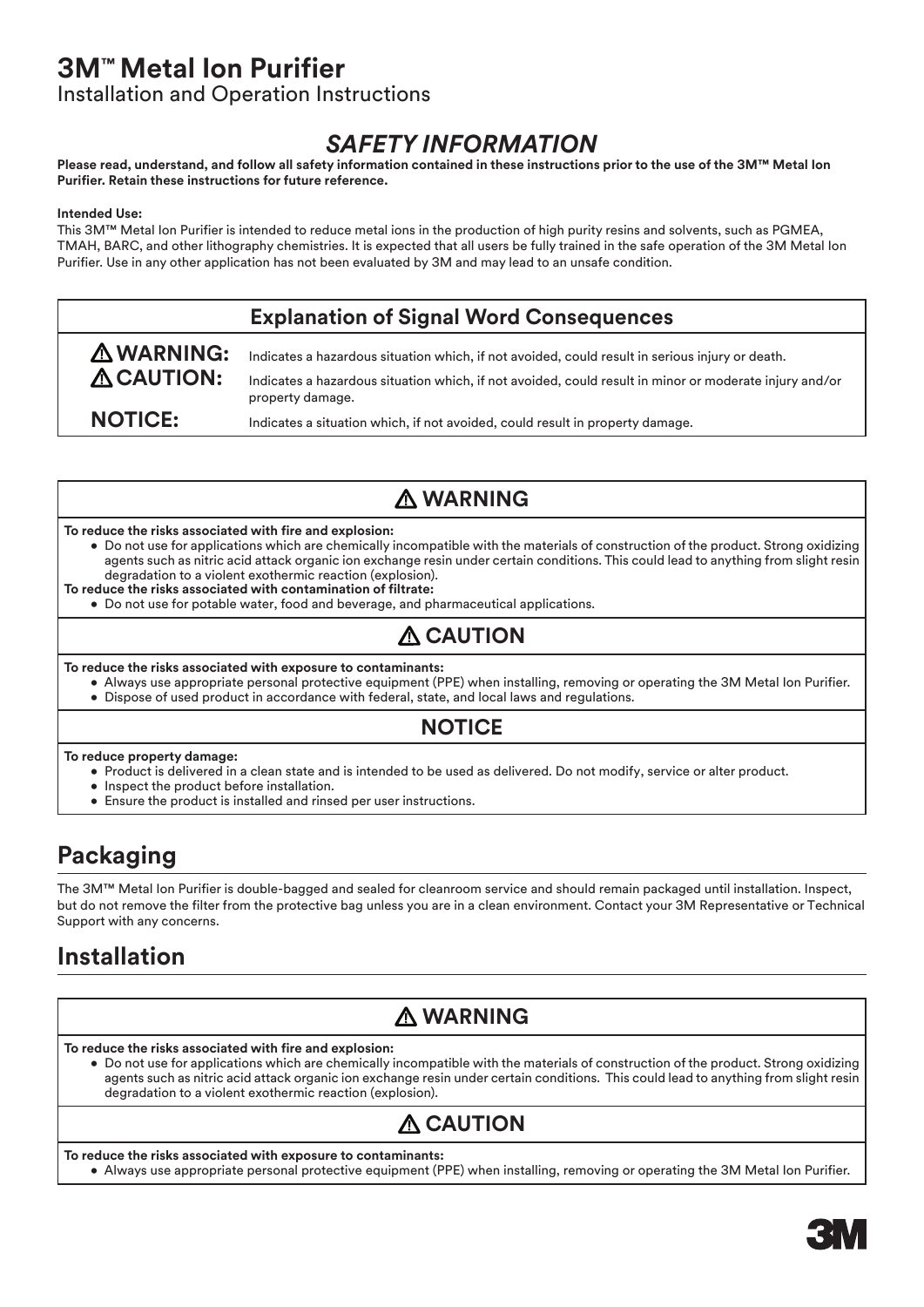The 3M Metal Ion Purifier is not designed to function as a particulate filter. The Purifier should be installed upstream of a membrane filter suitable for the intended application. It's recommended that the housing be rinsed with a fluid compatible with its wetted components prior to installing the purifier to reduce the risk of the housing contaminating the process fluid.

- 1. Remove the purifier from the box and carry into a designated gray area of the cleanroom.
- 2. Remove the outer protective bag and discard.
- 3. Carefully cut the inner protective bag near the O-ring base and slide back to just expose the O-rings.
- 4. Note: DO NOT remove the purifier from the inner bag.
- 5. Wet the purifier O-rings and housing receptor with the process fluid.
- 6. Grasp the purifier with both hands, place the open end of the purifier into the housing receptor, and press straight into place while twisting in either direction.
- 7. Remove bag and inspect cartridge for proper seating in housing receptor. Repeat these steps until all purifiers are installed.
- 8. Close the housing as per the housing instruction, and verify all connections are leak tight.

### **Operation**

**Note:** Ensure that fluid exiting the vent valve can be safely directed into a container.

- 1. Close the housing drain and outlet valves and open the upstream vent valve.
- 2. Slowly open the inlet valve to fill the housing to avoid a sudden surge of fluid or pressure shock to the purifier.
- 3. After all of the trapped air has been removed and fluid begins to emerge, close the vent valve.
- 4. Note: Proper conditioning of the purifier is very important before use. Close the inlet valve and allow the purifier to soak in the process fluid for a minimum of 12 hours.
- 5. After the 12-hour soak, slowly open the inlet and outlet valves to begin flowing fluid through the purifier. Adjust the outlet valve to achieve a flow rate between 2-4 lpm (0.5-1 gpm) and a minimum 20 kPa (3 psig) backpressure.
- 6. After a minimum of 6 liters has been passed through the purifier, close the outlet valve. The purifier has been conditioned and is now ready for use.

## **Removal and Disposal**

## **CAUTION**

**To reduce the risks associated with exposure to contaminants:** 

• Always use appropriate personal protective equipment (PPE) when installing, removing or operating the 3M Metal Ion Purifier. • Dispose of used product in accordance with federal, state, and local laws and regulations.

**Note:** Ensure that fluid exiting the vent and drain valves can be safely directed into a container.

- 1. Close the inlet valve while leaving the outlet valve open. Slowly open the vent valve to relieve the system pressure.
- 2. Open the drain valve and allow housing to drain completely.
- 3. Open the housing and remove the purifier.

#### **Product Selection and Use:**

Many factors beyond 3M's control and uniquely within user's knowledge and control can affect the use and performance of a 3M product in a particular application. As a result, customer is solely responsible for evaluating the product and determining whether it is appropriate and suitable for customer's application, including conducting a workplace hazard assessment and reviewing all applicable regulations and standards (e.g., OSHA, ANSI, etc.). Failure to properly evaluate, select, and use a 3M product and appropriate safety products, or to meet all applicable safety regulations, may result in injury, sickness, death, and/or harm to property.

#### **Warranty, Limited Remedy, and Disclaimer:**

Unless a different warranty is specifically stated on the applicable 3M product packaging or product literature (in which case such warranty governs), 3M warrants that each 3M product meets the applicable 3M product specification at the time 3M ships the product. 3M MAKES NO OTHER WARRANTIES OR CONDITIONS, EXPRESS OR IMPLIED, INCLUDING, BUT NOT LIMITED TO, ANY IMPLIED WARRANTY OR CONDITION OF MERCHANTABILITY, FITNESS FOR A PARTICULAR PURPOSE, OR ARISING OUT OF A COURSE OF DEALING, CUSTOM, OR USAGE OF TRADE. If a 3M product does not conform to this warranty, then the sole and exclusive remedy is, at 3M's option, replacement of the 3M product or refund of the purchase price.

#### **Limitation of Liability:**

Except for the limited remedy stated above, and except to the extent prohibited by law, 3M will not be liable for any loss or damage arising from or related to the 3M product, whether direct, indirect, special, incidental, or consequential (including, but not limited to, lost profits or business opportunity), regardless of the legal or equitable theory asserted, including, but not limited to, warranty, contract, negligence, or strict liability.



**3M Purification Inc.** Separation and Purification Sciences Division 400 Research Parkway Meriden, CT 06450 U.S.A. Tel (800) 243-6894 (203) 237-5541 Web 3Mpurification.com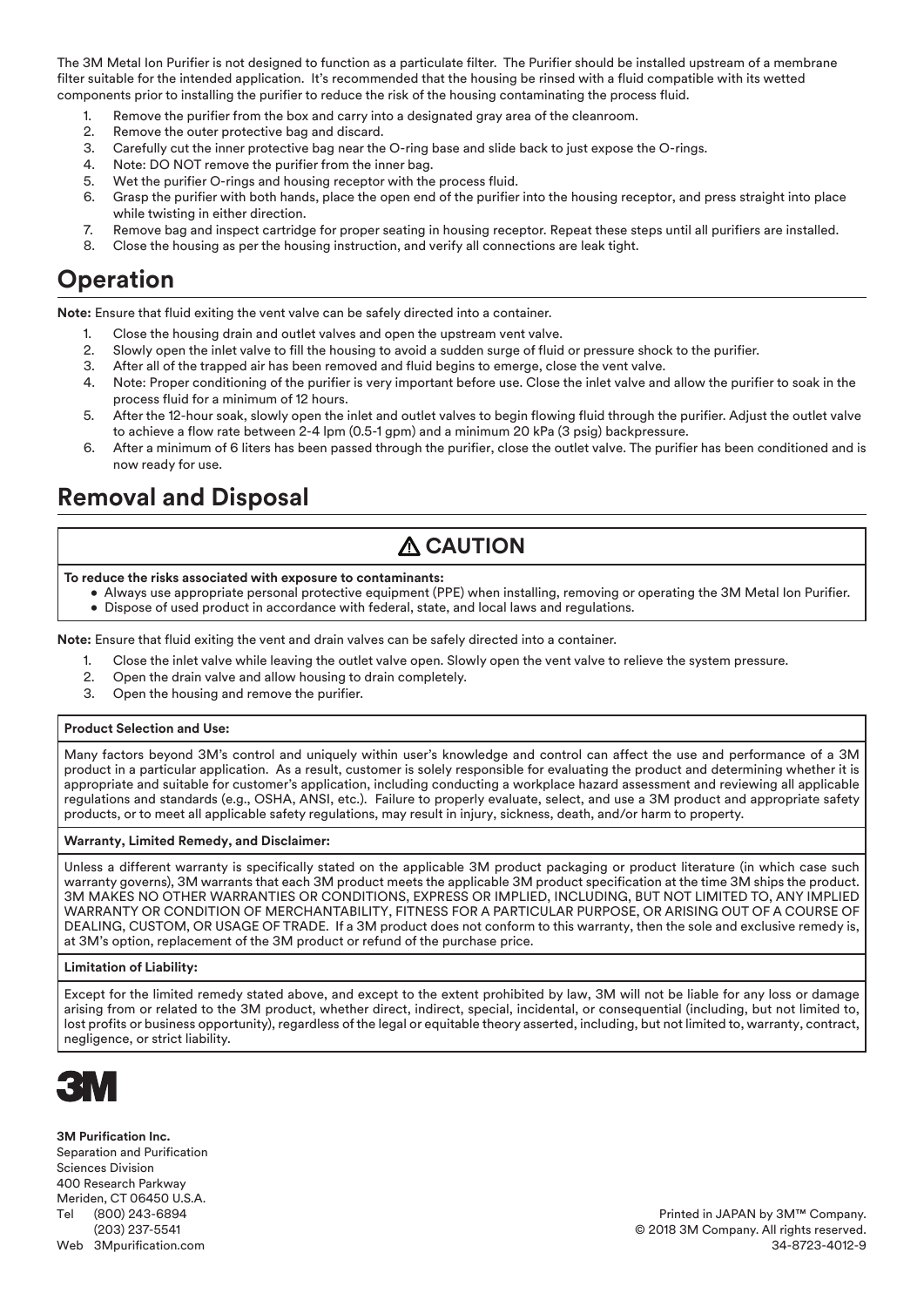# **3M™** 金属イオン除去フィルター

取扱説明書

### 安全情報

### **3M™ Metal Ion Purifier (3M™**金属イオン除去フィルター)をご使用になる前に、本書に記載されているすべての安全情報をお読みになり、ご理解の上、 これに従ってください。取扱説明書は大切に保管し、必要に応じて参照してください。

### 使用目的:

3M™ Metal Ion Purifier(3M™金属イオン除去フィルター)は、PGMEA、TMAH、BARC、などリソグラフィケミカル用溶剤や高純度樹脂の製造において金 属イオンを低減できます。すべてのユーザーが3M™ Metal Ion Purifier(3M™金属イオン除去フィルター)の安全な操作に関してトレーニングを受けるよう にしてください。当社は上記以外の用途での使用については評価を行っておらず、危険な状態を引き起こす可能性があります。



### 警告

### 火災および爆発に伴うリスクを軽減するために:

 • 本製品の構成材料と化学的に適合しない用途には使用しないでください。硝酸などの強力な酸化剤は、特定の状況下で、イオン交換樹脂と反応 する可能性があります。わずかなイオン交換樹脂の分解から激しい発熱反応(爆発)にいたるまでの事象が想定されています。

- ろ液の汚染に伴う危険を回避するために:
	- 飲用水、飲食料、医薬品の用途には使用しないでください。

### 注意

#### 捕捉異物の曝露に伴うリスクを軽減するために:

- 3M™ Metal Ion Purifier(3M™金属イオン除去フィルター)の設置、交換作業等の際は、必ず適切な保護具をご使用ください。
- 使用済み製品は国、地方自治体の法令・規制に従って処分してください。

### 注記

#### 製品特性を損なわないために:

- 製品は清浄な状態で配送され、配送された状態で使用されることを意図しています。製品を改造、修理、変更しないでください。
- ご使用前に製品を検査してください。
- 製品の設置と洗浄は、取扱説明書に従って行ってください。

## 包装

3M™ Metal Ion Purifier(3M™金属イオン除去フィルター)は、二重に包装・密閉されており、設置を行うまで、包装された状態で保管しておく必要がありま す。フィルターの点検を行う場合は、クリーンな環境で行う場合を除いて、保護バッグに梱包された状態で行ってください。懸念事項については、3M担当者 までお問い合わせください。

## 設置



### 火災および爆発に伴う危険を回避するために:

 • 本製品の構成材料と化学的に適合しない用途には使用しないでください。硝酸などの強力な酸化剤は、特定の状況下で、イオン交換樹脂と反応 する可能性があります。わずかなイオン交換樹脂の分解から激しい発熱反応(爆発)にいたるまでの事象が想定されます。



#### 捕捉異物の曝露に伴うリスクを軽減するために:

 • 3M™ Metal Ion Purifier(3M™金属イオン除去フィルター)の設置、交換作業等の際は、必ず適切な保護具をご使用ください。

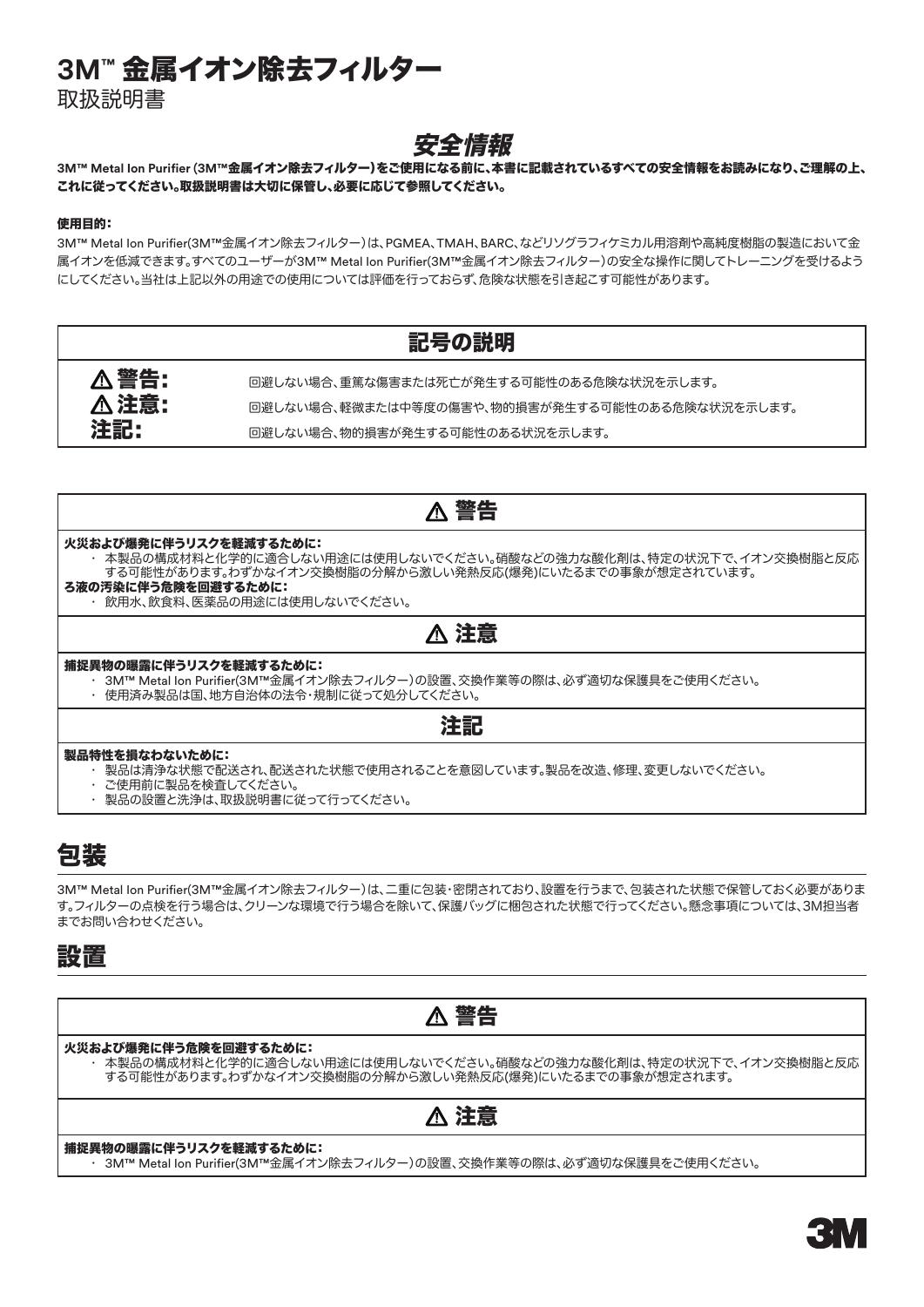3M™ Metal Ion Purifier(3M™金属イオン除去フィルター)は、微細粒子除去用のろ過材として機能するように設計されていません。本フィルターは、意図 された用途に適したメンブレンフィルターの上流側に設置する必要があります。ハウジングの洗浄は、ハウジングによるプロセス流体の汚染リスクを軽減 するために、フィルターの設置前に、その接液部に適合した液体で行うことを推奨します。

- 1. フィルターを箱から取り出し、クリーンルームの指定された予備室(準備室)に運び入れます。
- 2. 外側の保護バッグを取り外してください。
- 3. Oリングベース周辺の内側の保護バッグを慎重に切り取り、Oリングが露出するまで保護バッグから押し出します。
- 4. 注:決して内側のバッグからフィルターを取り出さないでください。
- 5. フィルターのOリングとハウジングの受け口をプロセス流体で濡らします。
- 6. フィルターを両手で持ち、フィルターの開口部をハウジングの受け口に置いて、どちらかの方向に回しながら、所定位置に真っすぐ押して固定し ます。
- 7. バッグを取り除き、ハウジングの受け口への適切な配置を確認するためにカートリッジを点検します。フィルターの設置が完了するまで、上記の ステップを繰り返します。
- 8. ハウジング説明書に従ってハウジングを閉じ、漏れがないように、すべての接続部が密封されていることを確認します。

### 運転

注記:ベントバルブから流出している流体が容器へと安全に導かれることを確認してください。

- 1. ハウジングドレンと出口バルブを閉じ、上流側のベントバルブを開きます。
- 2. 急激な流体の流入やフィルターに対する圧力衝撃を回避するため、入口バルブをゆっくりと開いて、ハウジングに液を充填します。
- 3. ベントバルブからエアが出なくなり流体が表面に見えてきたら、ベントバルブを閉じます。
- 4. 注記:フィルターのプレコンディショニングは非常に重要です。入口バルブを閉じて、12時間以上、フィルターをプロセス流体に浸漬しておきま す。
- 5. 12時間の液浸後、入口バルブと出口バルブをゆっくりと開いて、フィルターへの通液を開始します。出口側バルブを調整し、流量2lpm以上で20 kPaの背圧がかかるようにしてください。
- 6. プロセス流体を流量2lpm以上で6リットル以上フィルターに通液しフラッシングし、出口バルブを閉じます。フィルターの調節と使用準備が完了 し、ろ過を開始できます。フラッシング後、原液、用途に応じて端切りをご検討ください。

# 取り外しと廃棄処分

## 注意

#### 捕捉異物の曝露に伴うリスクを軽減するために:

- 3M™ Metal Ion Purifier(3M™金属イオン除去フィルター)の設置、交換作業等の際は、必ず適切な保護具をご使用ください
- 使用済み製品は国、地方自治体の法令・規制に従って処分してください。

注記: ベントバルブとドレンバルブの中に残っている液が容器に安全に排出できることを確認してください。

- 1. 出口バルブを開放状態にしたまま、入口バルブを閉じます。システム圧力を開放するために、ベントバルブをゆっくりと開きます。
- 2. ドレンバルブを開いて、ハウジングを完全に空にします。
- 3. ハウジングを開いて、フィルターを取り外します。

### 製品の選択とそのご使用について:

3Mの管理が及ばない要因、およびお客様ご自身に固有の知識および管理に関する多くの要因により、特定の用途における3M製品の使用方法および性 能に影響が生じる場合があります。そのため、職場環境の危険性評価の実施および該当する規制や規格(OSHA、ANSIなど)の確認を含め、お客様の用 途に各製品が適切であるか、また使用可能であるかについてはお客様ご自身での判断をお願いいたします。3M製品の適切な評価、選択および使用、適 切な安全用製品の使用、該当する安全基準の遵守を怠った場合、負傷、疾病、死亡事故や資産への損害が生じる可能性があります。

#### 保証、有限補償、免責事項:

該当する3M製品パッケージまたは製品文書(補償内容)に異なった記載がない限り、各3M製品は、製品出荷時において当該製品の仕様を満たしている ものであることを保証します。3Mは、商品適格性、特定目的適合性、取引の取扱い、習慣、取引の流れの中で生じた性質を含むがそれに限定されない、上 記以外のなんらの保証、条件設定を明示的、暗示的を問わず行わないものとします。3M製品がこの保証に準拠していない場合は、当該製品の交換また は製品購入価格の返金のいずれかを補償対応させていただきます。

#### **3M**の保証責任範囲:

上記に規定された補償を除き、また法律で禁止されている範囲を超える場合を除き、3Mは、直接的、間接的、特別的、付随的、派生的を問わず、また保 証、契約、過失または厳格責任を含む法理論にかかわらず、3M製品から生じる、またはそれに関連して生じるいかなる損失または損害(利益または商機 の損失を含むが、それに限定されない)にも責任を負いません。



#### スリーエムジャパン株式会社 フィルター製品事業部 〒141-8684 東京都品川区北品川 6-7-29 電話番号 0570-011-211

リサイクルにご協力をお願いいたします。 Printed in JAPAN by 3M™ Company. © 2018 3M Company. All rights reserved. 34-8723-4012-9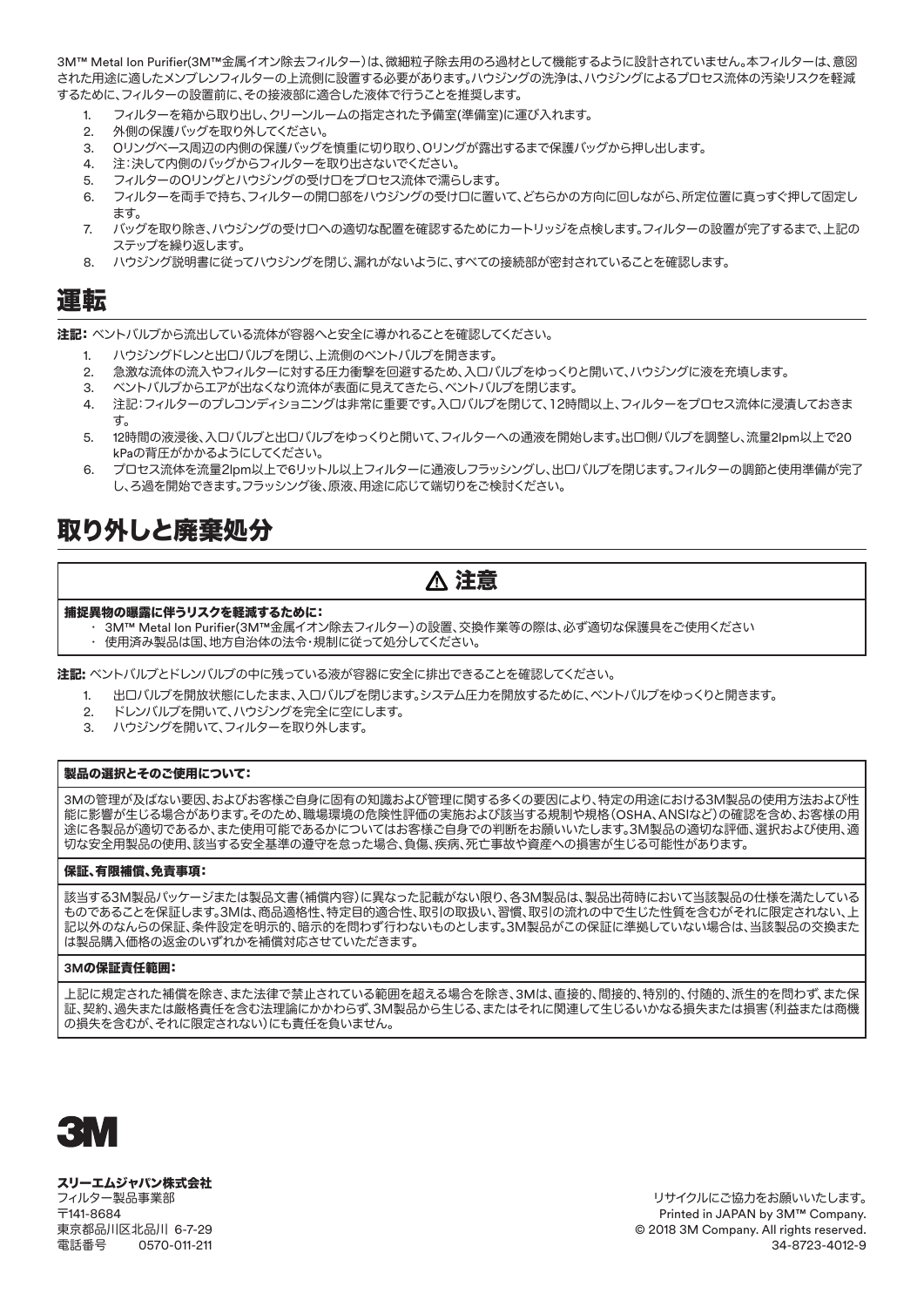# **3M™** 금속이온 정제필터

설치 및 작동 지침

## 안전 정보

### **3M™** 금속이온제거필터를 사용하기 전에 본 설명서에 명시된 안전 관련 설명을 읽고, 이해하고, 준수해 주시기 바랍니다. 나중에 참고할 수 있도록 이 지침을 보관해 두십시오.

### 용도:

이 3M™ 금속이온제거필터는 PGMEA, TMAH, BARC 및 리소그래피 화학물질과 같은 고순도 수지와 용매의 생산 과정에서 금속 이온을 제거하기 위해 사용합니다. 모든 사용자는 3M 금속이온제거필터의 안전한 작동에 대해 완전히 숙지하고 있어야 합니다. 다른 용도로의 사용은 3M이 평가한 바 없으며 안전하지 않은 결과를 야기할 수 있습니다.

|       | 시그널 워드 중요도 설명                                     |
|-------|---------------------------------------------------|
| △ 경고: | 예방하지 않으면 중상이나 사망을 초래할 수 있는 위험 상황을 나타냅니다.          |
| △ 주의: | '예방하지 않으면 경상 및/또는 재산상의 손해를 초래할 수 있는 위험 상황을 의미합니다. |
| 알림:   | 예방하지 않으면 재산 피해를 초래할 수 있는 상황을 나타냅니다.               |

### ∧ 경고

#### 화재 및 폭발과 관련된 위험을 줄이려면:

- 제품의 제조 물질과 화학적으로 호환되지 않는 용도에는 사용하지 마십시오. 질산과 같은 강산화제는 특정 조건에서 유기 이온교환수지를 부식시킵니다. 이로 인해 약간의 수지 성능 저하로부터 격렬한 발연 반응(폭발)까지 발생할 수 있습니다.
- 여과액 오염과 관련된 위험을 줄이려면:
	- 음용수, 식품 및 음료 그리고 제약 용도로 사용하지 마십시오.

### △ 주의

#### 오염물질 노출 관련 위험을 줄이려면:

- 3M 금속이온제거필터를 설치, 제거 또는 작동할 때는 항상 적절한 개인 보호 장비를 사용하십시오.
- 사용했던 제품은 연방, 주 및 지방 법률과 규정에 따라 처리하십시오.

### 참고

### 재산 피해를 줄이려면:

- 제품은 깨끗한 상태로 제공되므로 제공된 그대로 사용하십시오. 제품을 개조, 정비 또는 변형하지 마십시오.
- 설치 전에 제품을 검사하십시오.
- 제품이 사용 지침에 따라 설치되고 세척되었는지 확인하십시오.

### 포장

3M 금속이온제거필터는 청정실에서 사용하기 위해 이중 백에 담겨 밀봉되어 있으며 설치할 때까지 포장된 상태를 유지해야 합니다. 깨끗한 환경이 아니라면 필터를 검사하더라도 보호 백에서 꺼내지 마십시오. 우려 사항이 있으면 3M 담당자 또는 기술 지원에 문의하십시오.

### 설치

### △ 경고

### 화재 및 폭발과 관련된 위험을 줄이려면:

• 제품의 제조 물질과 화학적으로 호환되지 않는 용도에는 사용하지 마십시오. 질산과 같은 강산화제는 특정 조건에서 유기 이온교환수지를 부식시킵니다. 이로 인해 약간의 수지 성능 저하로부터 격렬한 발연 반응(폭발)까지 발생할 수 있습니다.

### $\Lambda$  주의

### 오염물질 노출 관련 위험을 줄이려면:

• 3M 금속이온제거필터를 설치, 제거 또는 작동할 때는 항상 적절한 개인 보호 장비를 사용하십시오.